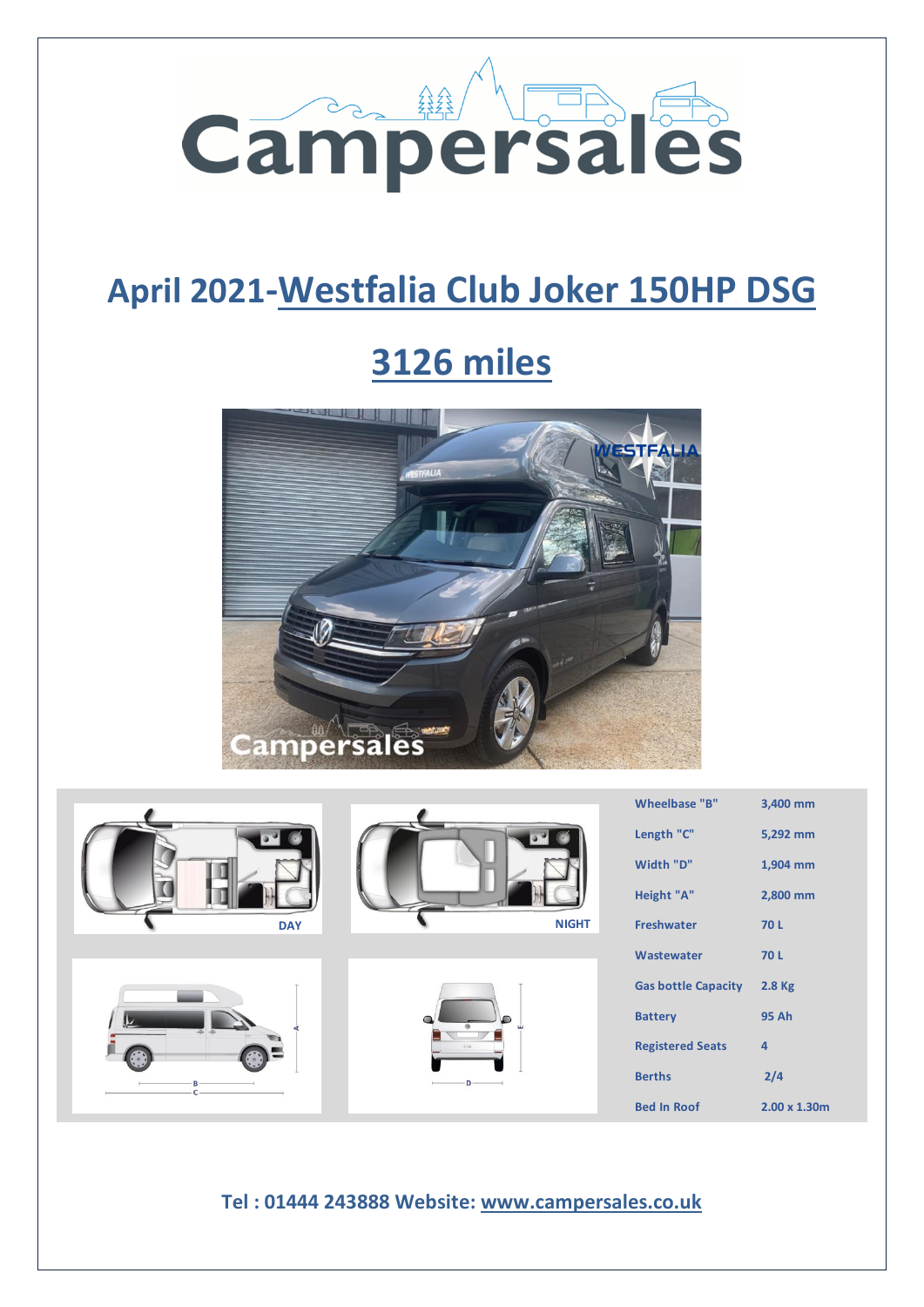## **This vehicle package is made up as follows:**



| <b>Engines and gearboxes</b>                                                                                                  |
|-------------------------------------------------------------------------------------------------------------------------------|
| 2,0 I TDI EU 6 SCR BlueMotion Technology 110 kW (150 HP), 7-speed DSG                                                         |
| Optional equipment packages                                                                                                   |
| <b>Comfort package</b>                                                                                                        |
| Route navigation system "Discover Media" incl. pre-installation for mobile phone with w-lan                                   |
| Swivel driver seat (not height adjustable)                                                                                    |
| Seats with heating in driver cabin, with separate control for LH and RH                                                       |
| Tire pressure control system                                                                                                  |
| Cruise control incl. speed limiter                                                                                            |
| Heating for windscreen washer nozzles in front and water filling level indicator                                              |
| Air conditioning driver's cab with electric control                                                                           |
| Multi-functional display "Plus"                                                                                               |
| Multi-functional leather steering wheel with controls for radio and mobile phone                                              |
| LED package, indirect and dimmable lights                                                                                     |
| Big HEKI above the bed                                                                                                        |
| Package price                                                                                                                 |
| <b>Exterior package</b>                                                                                                       |
| Fog lights incl. cornering lights                                                                                             |
| Mirror housing and door handles in vehicle colour                                                                             |
| Painted bumpers in vehicle colour                                                                                             |
| Package price                                                                                                                 |
| <b>Chassis and vehicle body</b>                                                                                               |
| Vent window above the kitchen                                                                                                 |
| Power-operated closing assistant for sliding door, right-hand side                                                            |
| Rear and front mud flaps                                                                                                      |
| Metallic and / or pearl effect paint - Indium Grey                                                                            |
| <b>Comfort and safety</b>                                                                                                     |
| Fuel Tank 80 ltr                                                                                                              |
|                                                                                                                               |
| Adaptive Cruise Control until 210 km/h incl. Front Assist with City Emergency Breaking System (only with Comfort Pack)        |
|                                                                                                                               |
| Light Assist, automatic high beam control (only with Light & Vision Pack)                                                     |
| Light & Vision Pack                                                                                                           |
| Lane Change Assist "Side Assist" (only with Comfort Pack and Light & Vision Pack)                                             |
| ParkPilot, acoustic alarm signals front and rear area                                                                         |
| Rear view camera (only with Comfort package)                                                                                  |
| Traffic Sign Recognition (only with Light & Vision Pack)                                                                      |
|                                                                                                                               |
| Living and sleeping                                                                                                           |
| Front bed integrated to seat bench with cold foam mattress approx. 900 x 1,800 mm,                                            |
| mattress with 3D mesh fabric                                                                                                  |
| Leather seat cover for driver / co-driver seat and double seat bench acc. to colour chart (extra-charge for crossed stitching |
| and embroidered Westfalia emblem)                                                                                             |
| <b>Storage and protection systems</b>                                                                                         |
| Awning anthracite 3 m                                                                                                         |
| Mosquito door                                                                                                                 |
| Mosquito net for tailgate                                                                                                     |
| Carpet set passenger area                                                                                                     |
| Camper outdoor package (1 table and 2 chairs)                                                                                 |
| Radio, instruments and electric system                                                                                        |
| Digital radio reception (DAB+)                                                                                                |
| 1 additional powerful 95 Ah AGM battery (under driver's seat)                                                                 |
| Alloy wheels Devonport with 17" brake system incl load increase to 3.2t                                                       |
| Alarm and Immbobiliser                                                                                                        |